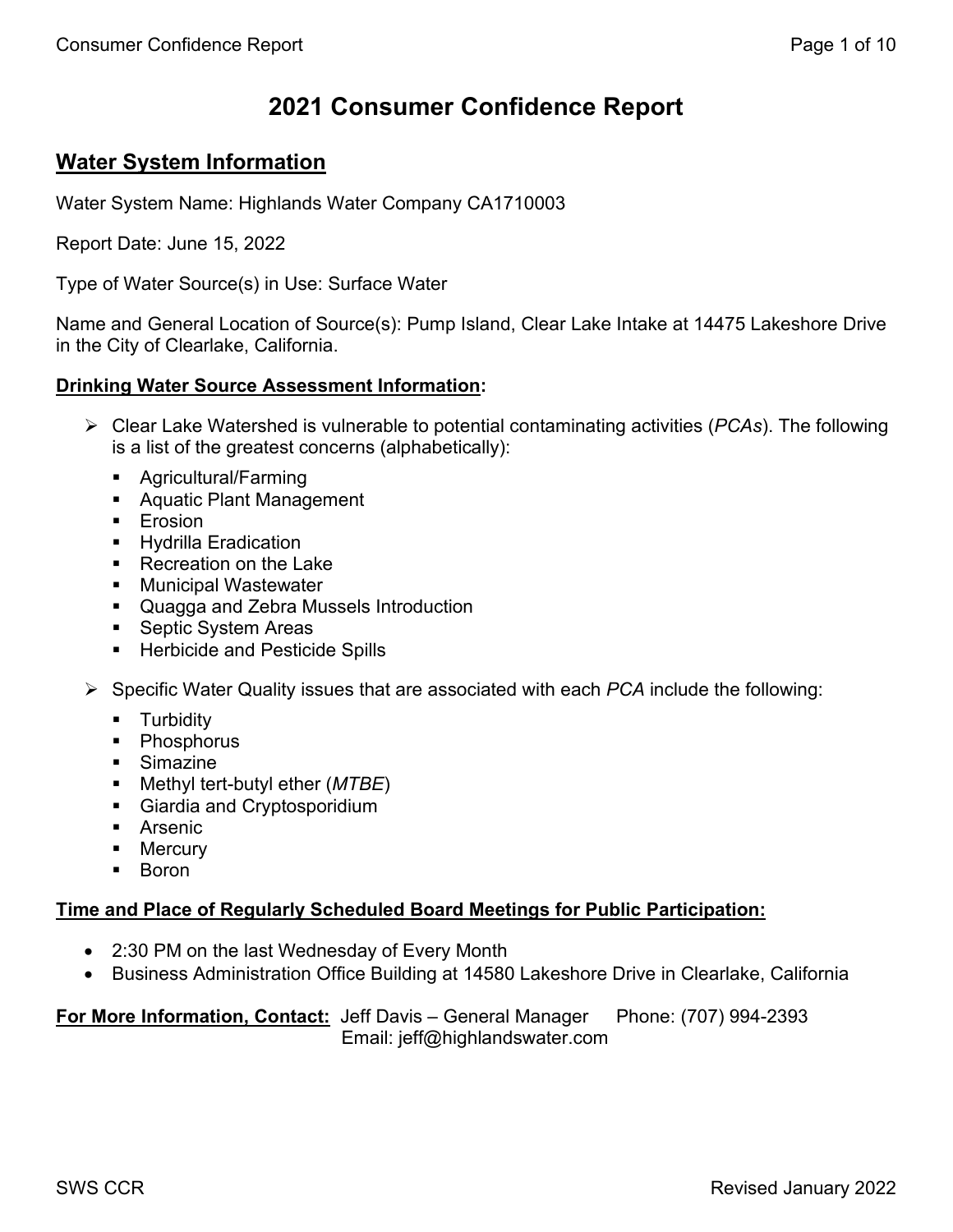# **About This Report**

We test the drinking water quality for many constituents as required by state and federal regulations. This report shows the results of our monitoring for the period of January 1 to December 31, 2021 and may include earlier monitoring data.

# **Importance of This Report Statement in Five Non-English Languages (Spanish, Mandarin, Tagalog, Vietnamese, and Hmong)**

Language in Spanish: Este informe contiene información muy importante sobre su agua para beber. Favor de comunicarse Highlands Water Company CA1710003 at 14580 Lakeshore Drive in Clearlake, CA; Phone: (707) 994-2393 para asistirlo en español.

Language in Mandarin: 这份报告含有关于您的饮用水的重要讯息。请用以下地址和电话联系 Highlands Water Company CA1710003 at 14580 Lakeshore Drive in Clearlake, CA; Phone: (707) 994-2393 以获得中文的帮助:

Language in Tagalog: Ang pag-uulat na ito ay naglalaman ng mahalagang impormasyon tungkol sa inyong inuming tubig. Mangyaring makipag-ugnayan sa Highlands Water Company CA1710003 at 14580 Lakeshore Drive in Clearlake, CA; Phone: (707) 994-2393 o tumawag sa para matulungan sa wikang Tagalog.

Language in Vietnamese: Báo cáo này chứa thông tin quan trọng về nước uống của bạn. Xin vui lòng liên hê tai Highlands Water Company CA1710003 at 14580 Lakeshore Drive in Clearlake, CA; or Phone: (707) 994-2393 để được hỗ trợ giúp bằng tiếng Việt.

Language in Hmong: Tsab ntawv no muaj cov ntsiab lus tseem ceeb txog koj cov dej haus. Thov hu rau ntawm Highlands Water Company CA1710003 at 14580 Lakeshore Drive in Clearlake, CA; Phone: (707) 994-2393 rau kev pab hauv lus Askiv.

| Term                                            | <b>Definition</b>                                                                                                                                                                                                                                                             |
|-------------------------------------------------|-------------------------------------------------------------------------------------------------------------------------------------------------------------------------------------------------------------------------------------------------------------------------------|
| Level 1 Assessment                              | A Level 1 assessment is a study of the water system to identify potential<br>problems and determine (if possible) why total coliform bacteria have<br>been found in our water system.                                                                                         |
| <b>Level 2 Assessment</b>                       | A Level 2 assessment is a very detailed study of the water system to<br>identify potential problems and determine (if possible) why an E. coli MCL<br>violation has occurred and/or why total coliform bacteria have been found<br>in our water system on multiple occasions. |
| <b>Maximum Contaminant</b><br>Level (MCL)       | The highest level of a contaminant that is allowed in drinking water.<br>Primary MCLs are set as close to the PHGs (or MCLGs) as is<br>economically and technologically feasible. Secondary MCLs are set to<br>protect the odor, taste, and appearance of drinking water.     |
| <b>Maximum Contaminant</b><br>Level Goal (MCLG) | The level of a contaminant in drinking water below which there is no<br>known or expected risk to health. MCLGs are set by the U.S.<br>Environmental Protection Agency (U.S. EPA).                                                                                            |

# **Terms Used in This Report**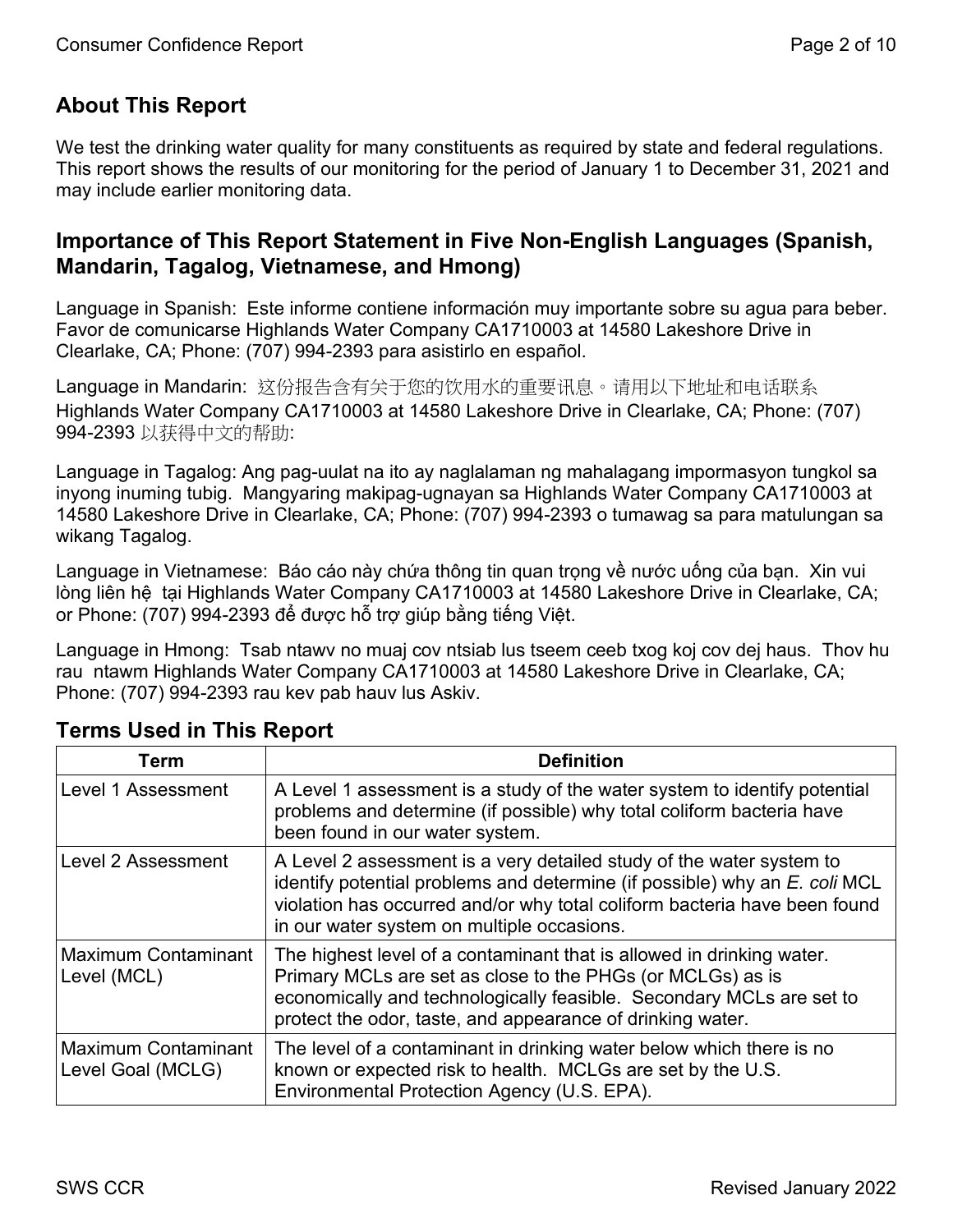| <b>Term</b>                                                          | <b>Definition</b>                                                                                                                                                                                            |
|----------------------------------------------------------------------|--------------------------------------------------------------------------------------------------------------------------------------------------------------------------------------------------------------|
| <b>Maximum Residual</b><br><b>Disinfectant Level</b><br>(MRDL)       | The highest level of a disinfectant allowed in drinking water. There is<br>convincing evidence that addition of a disinfectant is necessary for control<br>of microbial contaminants.                        |
| <b>Maximum Residual</b><br><b>Disinfectant Level Goal</b><br>(MRDLG) | The level of a drinking water disinfectant below which there is no known<br>or expected risk to health. MRDLGs do not reflect the benefits of the use<br>of disinfectants to control microbial contaminants. |
| <b>Primary Drinking Water</b><br>Standards (PDWS)                    | MCLs and MRDLs for contaminants that affect health along with their<br>monitoring and reporting requirements, and water treatment requirements.                                                              |
| <b>Public Health Goal</b><br>(PHG)                                   | The level of a contaminant in drinking water below which there is no<br>known or expected risk to health. PHGs are set by the California<br><b>Environmental Protection Agency.</b>                          |
| <b>Regulatory Action Level</b><br>(AL)                               | The concentration of a contaminant which, if exceeded, triggers treatment<br>or other requirements that a water system must follow.                                                                          |
| <b>Secondary Drinking</b><br><b>Water Standards</b><br>(SDWS)        | MCLs for contaminants that affect taste, odor, or appearance of the<br>drinking water. Contaminants with SDWSs do not affect the health at the<br>MCL levels.                                                |
| <b>Treatment Technique</b><br>(TT)                                   | A required process intended to reduce the level of a contaminant in<br>drinking water.                                                                                                                       |
| Variances and<br><b>Exemptions</b>                                   | Permissions from the State Water Resources Control Board (State Board)<br>to exceed an MCL or not comply with a treatment technique under certain<br>conditions.                                             |
| <b>ND</b>                                                            | Not detectable at testing limit.                                                                                                                                                                             |
| ppm                                                                  | parts per million or milligrams per liter (mg/L)                                                                                                                                                             |
| ppb                                                                  | parts per billion or micrograms per liter (µg/L)                                                                                                                                                             |
| ppt                                                                  | parts per trillion or nanograms per liter (ng/L)                                                                                                                                                             |
| ppq                                                                  | parts per quadrillion or picogram per liter (pg/L)                                                                                                                                                           |
| pCi/L                                                                | picocuries per liter (a measure of radiation)                                                                                                                                                                |

# **Sources of Drinking Water and Contaminants that May Be Present in Source Water**

The sources of drinking water (both tap water and bottled water) include rivers, lakes, streams, ponds, reservoirs, springs, and wells. As water travels over the surface of the land or through the ground, it dissolves naturally occurring minerals and, in some cases, radioactive material, and can pick up substances resulting from the presence of animals or from human activity.

### **Contaminants that may be present in source water include:**

• Microbial contaminants, such as viruses and bacteria, that may come from sewage treatment plants, septic systems, agricultural livestock operations, and wildlife.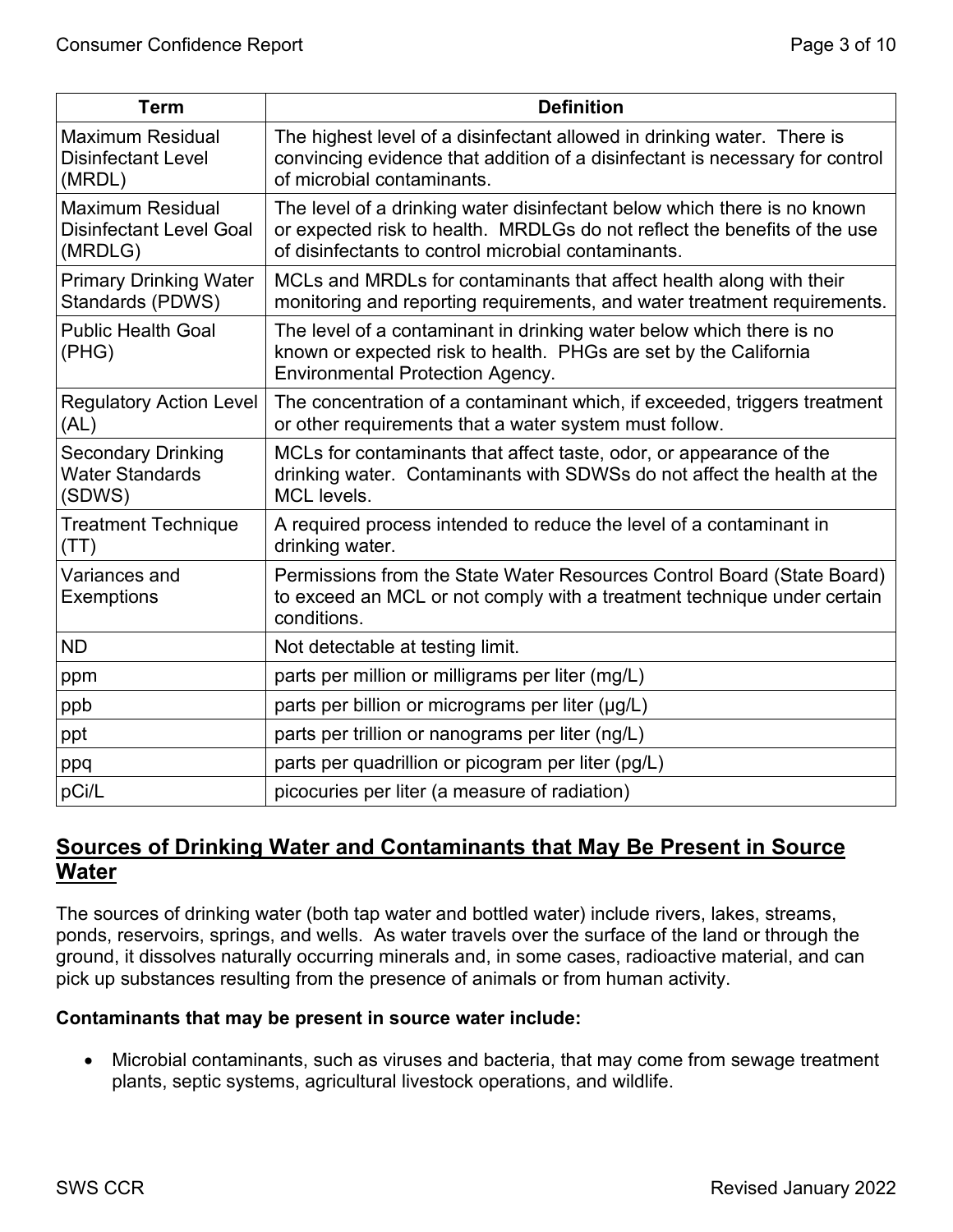- Inorganic contaminants, such as salts and metals, that can be naturally occurring or result from urban stormwater runoff, industrial or domestic wastewater discharges, oil and gas production, mining, or farming.
- Pesticides and herbicides, that may come from a variety of sources such as agriculture, urban stormwater runoff, and residential uses.
- Organic chemical contaminants, including synthetic and volatile organic chemicals, that are byproducts of industrial processes and petroleum production, and can also come from gas stations, urban stormwater runoff, agricultural application, and septic systems.
- Radioactive contaminants, that can be naturally occurring or be the result of oil and gas production and mining activities.

# **Regulation of Drinking Water and Bottled Water Quality**

To ensure that tap water is safe to drink, the U.S. EPA and the State Board prescribe regulations that limit the amounts of certain contaminants in water provided by public water systems. The U.S. Food and Drug Administration regulations and California law also establish limits for contaminants in bottled water that provide the same protection for public health.

# **About Your Drinking Water Quality**

### **Drinking Water Contaminants Detected**

Tables 1, 2, 3, 4, 5, 6, and 8 list all the drinking water contaminants that were detected during the most recent sampling for the constituent. The presence of these contaminants in the water does not necessarily indicate that the water poses a health risk. The State Board allows us to monitor for certain contaminants less than once per year because the concentrations of these contaminants do not change frequently. Some of the data, though representative of the water quality, are more than one year old. Any violation of an AL, MCL, MRDL, or TT is asterisked. Additional information regarding the violation is provided later in this report.

## **Table 1. Sampling Results Showing the Detection of Coliform Bacteria**

Complete if bacteria are detected.

| Microbiological<br><b>Contaminants</b> | Highest No.<br>οf<br><b>Detections</b> | No. of<br><b>Months in</b><br><b>Violation</b> | <b>MCL</b> | <b>MCLG</b> | <b>Typical Source</b><br>of Bacteria |
|----------------------------------------|----------------------------------------|------------------------------------------------|------------|-------------|--------------------------------------|
| E. coli                                |                                        |                                                | (а         |             | Human and<br>animal fecal<br>waste   |

(a) Routine and repeat samples are total coliform-positive and either is *E. coli*-positive or system fails to take repeat samples following *E. coli*-positive routine sample or system fails to analyze total coliform-positive repeat sample for *E. coli*.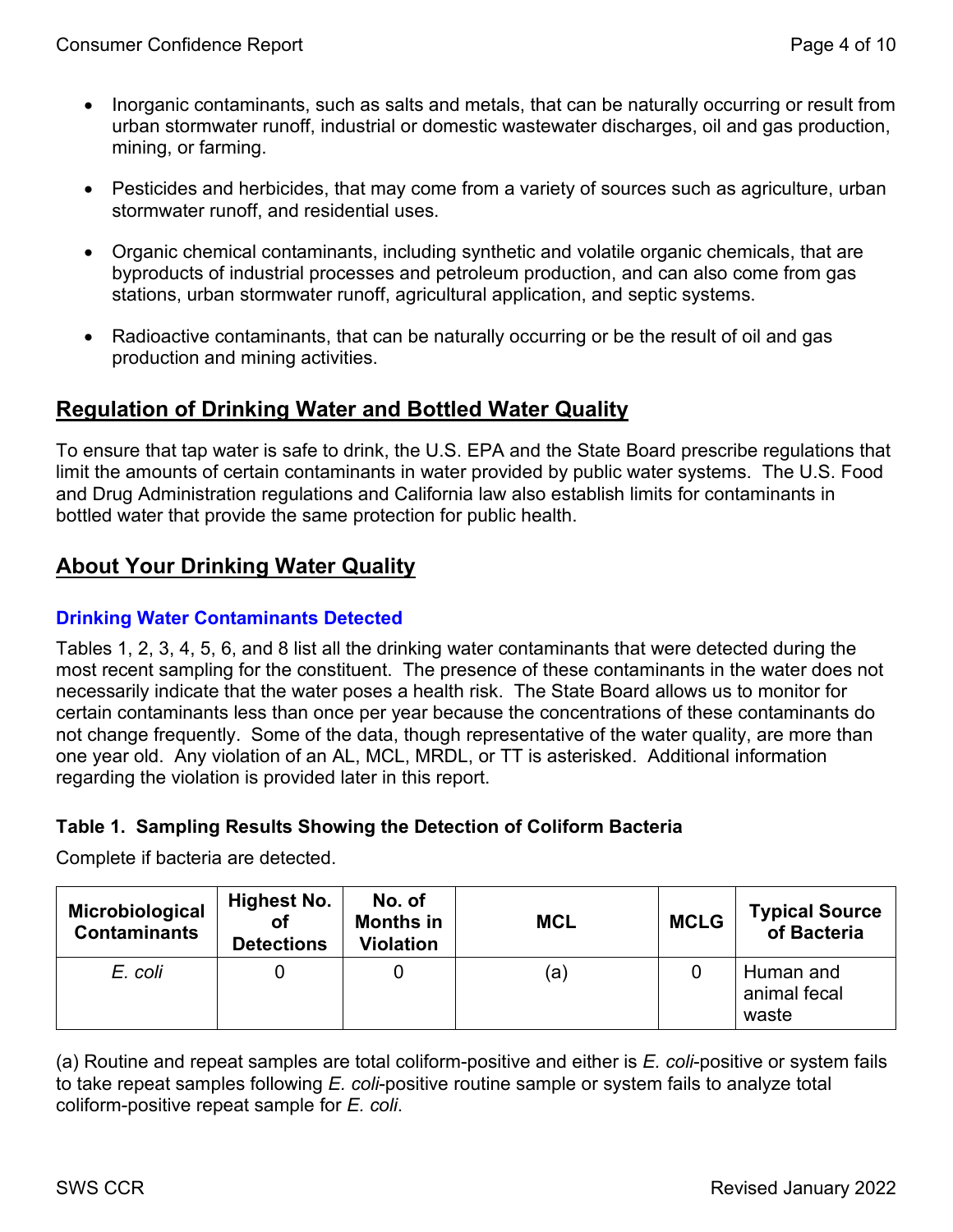## **Table 1.A. Compliance with Total Coliform MCL between January 1, 2021 and June 30, 2021 (inclusive)**

| Microbiological<br><b>Contaminants</b>   | <b>Highest No.</b><br>οf<br><b>Detections</b> | No. of<br><b>Months in</b><br><b>Violation</b> | <b>MCL</b>                       | <b>MCLG</b> | <b>Typical Source</b><br>of Bacteria       |
|------------------------------------------|-----------------------------------------------|------------------------------------------------|----------------------------------|-------------|--------------------------------------------|
| <b>Total Coliform</b><br><b>Bacteria</b> |                                               | 0                                              | 1 positive monthly<br>sample (a) |             | Naturally present<br>in the<br>environment |
| <b>Fecal Coliform</b><br>and E. coli     |                                               | 0                                              |                                  | None        | Human and<br>animal fecal<br>waste         |

(a) For systems collecting fewer than 40 samples per month: two or more positively monthly samples is a violation of the total coliform MCL

For violation of the total coliform MCL, include potential adverse health effects, and actions taken by water system to address the violation**:** System was in compliance

## **Table 2. Sampling Results Showing the Detection of Lead and Copper**

Complete if lead or copper is detected in the last sample set.

| and<br>Copper<br>Lead | Date<br>Sample | ഗ<br>Ω<br>Collected<br>Samp<br>৳<br>$\frac{1}{2}$ | <b>Detected</b><br>ercentile<br>Level<br>90 <sup>th</sup> | <b>Sites</b><br>Exceeding<br>o<br>Z | ₹   | <b>OHA</b> | ත<br>Ē<br>$\overline{\mathbf{a}}$<br>ω<br>៑<br>o<br>ਹ<br>ಔ<br>$\mathsf{\overset{\mathtt{o}}{z}}$ | Contaminan<br><b>ypical Sou</b><br>৳                                                                                                      |
|-----------------------|----------------|---------------------------------------------------|-----------------------------------------------------------|-------------------------------------|-----|------------|--------------------------------------------------------------------------------------------------|-------------------------------------------------------------------------------------------------------------------------------------------|
| Lead<br>(ug/L)        | 6/16/20        | 20                                                | <b>ND</b>                                                 | $\overline{0}$                      | 15  | 0.2        |                                                                                                  | Internal corrosion of<br>household water plumbing<br>systems; discharges from<br>industrial manufacturers;<br>erosion of natural deposits |
| Copper<br>(ug/L)      | 6/16/20        | 20                                                | 0.91                                                      | 0                                   | 1.3 | 0.3        | <b>NA</b>                                                                                        | Internal corrosion of<br>household plumbing<br>systems; erosion of natural<br>deposits; leaching from<br>wood preservatives               |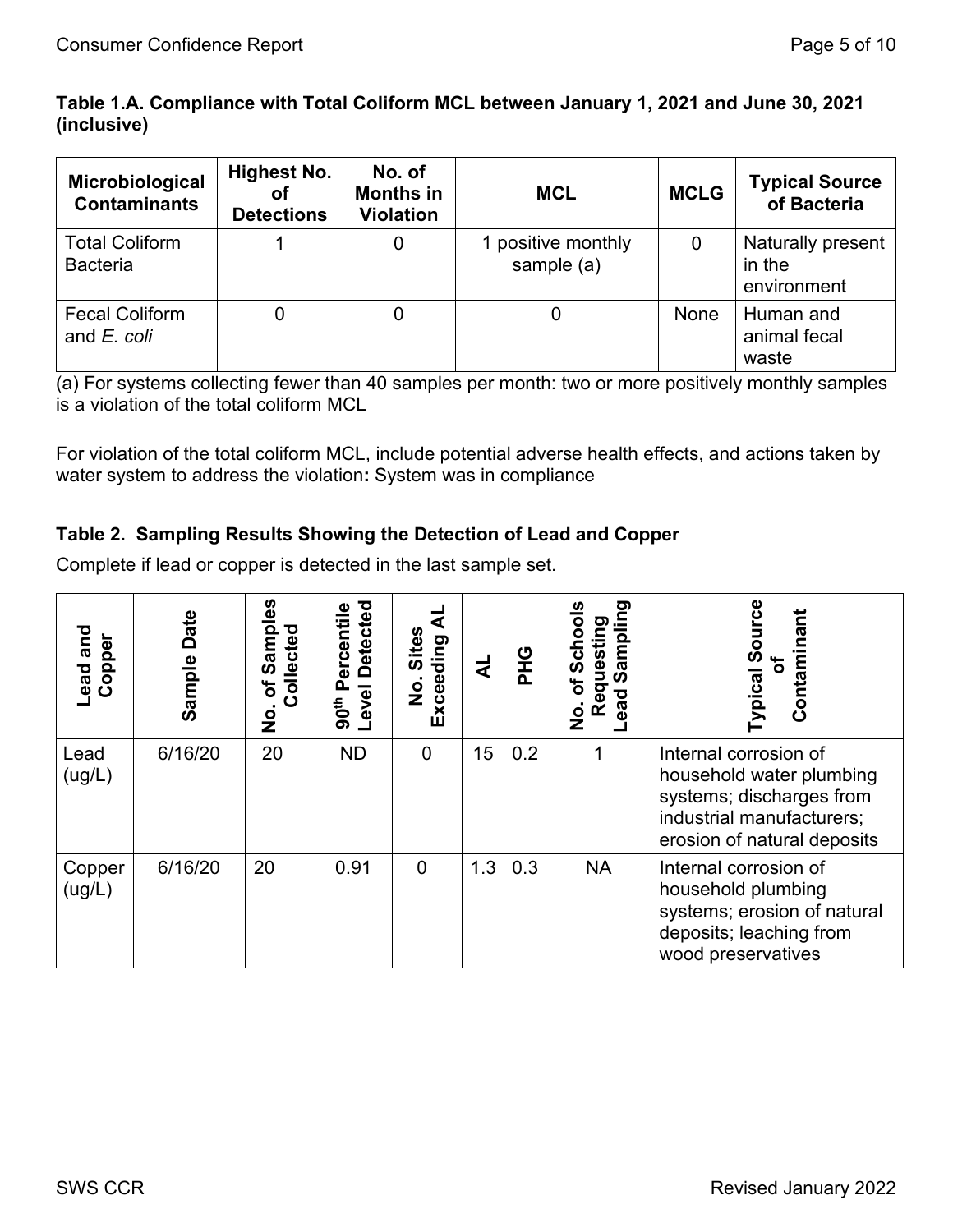| <b>Chemical or</b><br><b>Constituent (and</b><br>reporting units) | <b>Sample</b><br><b>Date</b> | Level<br><b>Detected</b> | <b>Range of</b><br><b>Detections</b> | <b>MCL</b>   | <b>PHG</b><br>(MCLG) | <b>Typical Source of</b><br>Contaminant                                                   |
|-------------------------------------------------------------------|------------------------------|--------------------------|--------------------------------------|--------------|----------------------|-------------------------------------------------------------------------------------------|
| Sodium (mg/L):<br>Raw                                             | 6/17/21                      | 17<br>22                 | $17 - 22$                            | None         | None                 | Salt present in the water<br>and is generally naturally                                   |
| Treated                                                           | 6/17/21                      |                          |                                      | <b>None</b>  | None                 | occurring                                                                                 |
| Hardness (mg/L);<br>Raw<br>Treated                                | 6/17/21<br>6/17/21           | 174<br>171               | 171-174                              | None<br>None | None<br>None         | Sum of polyvalent<br>cations present in the<br>water, generally<br>magnesium and calcium, |
|                                                                   |                              |                          |                                      |              |                      | and are usually naturally<br>occurring                                                    |

# **Table 4. Detection of Contaminants with a Primary Drinking Water Standard**

| <b>Chemical or</b><br><b>Constituent</b><br>(and<br>reporting units) | <b>Sample</b><br><b>Date</b> | Level<br><b>Detected</b> | Range of<br><b>Detections</b> | <b>MCL</b><br>[MRDL] | <b>PHG</b><br>(MCLG)<br>[MRDLG] | <b>Typical Source</b><br>Οf<br><b>Contaminant</b> |
|----------------------------------------------------------------------|------------------------------|--------------------------|-------------------------------|----------------------|---------------------------------|---------------------------------------------------|
|                                                                      | 2/10/21                      | 2.47                     |                               |                      |                                 | <b>By-product of</b>                              |
| $20TH$ Tank:                                                         | 5/12/21                      | 4.15                     |                               | 80                   |                                 | drinking water<br>chlorination                    |
| <b>Total Trihalomethanes</b>                                         | 8/25/21                      | 10.16                    |                               |                      |                                 |                                                   |
| [TTHMs] (ug/L)                                                       | 11/17/21                     | 7.93                     |                               |                      | <b>NA</b>                       |                                                   |
|                                                                      |                              |                          | $< 1.00 - 50.68$              |                      |                                 |                                                   |
| <b>Lower Spruce Tank:</b>                                            | 2/10/21                      | 21.25                    |                               |                      |                                 |                                                   |
| <b>Total Trihalomethanes</b>                                         | 5/12/21                      | < 1.00                   |                               | 80                   |                                 |                                                   |
| [TTHMs] (ug/L)                                                       | 8/25/21                      | 50.68                    |                               |                      |                                 |                                                   |
|                                                                      | 11/17/21                     | 20.96                    |                               |                      |                                 |                                                   |
| $20^{TH}$ Tank:                                                      | 2/10/21                      | $*72.8$                  |                               |                      |                                 | <b>By-product of</b>                              |
| *Total Haloacetic Acid                                               | 5/12/21                      | 28.1                     |                               | 60                   |                                 | drinking water<br>chlorination                    |
| [ $HAASs$ ] ( $ug/L$ )                                               | 8/25/21                      | 34.9                     |                               |                      |                                 |                                                   |
|                                                                      | 11/17/21                     | 49.5                     |                               |                      |                                 |                                                   |
|                                                                      |                              |                          | $3.5 - 72.8$                  |                      | <b>NA</b>                       |                                                   |
| <b>Lower Spruce Tank:</b>                                            | 2/10/21                      | $*64.6$                  |                               | 60                   |                                 |                                                   |
| *Total Haloacetic Acid                                               | 5/12/21                      | 3.5                      |                               |                      |                                 |                                                   |
| [ $HAASs$ ] ( $ug/L$ )                                               | 8/25/21                      | 17.4                     |                               |                      |                                 |                                                   |
|                                                                      | 11/17/21                     | 22.8                     |                               |                      |                                 |                                                   |
|                                                                      |                              |                          |                               |                      |                                 |                                                   |
| Bromate (ug/L)                                                       | 2/17/21;5/19/21              | <b>ND</b>                | <b>ND</b>                     | 10                   | 0.1                             | <b>By-product of water</b>                        |
|                                                                      | 8/18/21;11/17/21             | <b>ND</b>                |                               |                      |                                 | disinfection                                      |
| Gross Alpha (pCi/L)                                                  | 4/29/15                      | .067                     |                               | 15                   | <b>NA</b>                       | <b>Found in surface</b>                           |
| Next Sample 2024/04                                                  |                              |                          |                               |                      |                                 | water from erosion<br>of natural deposits         |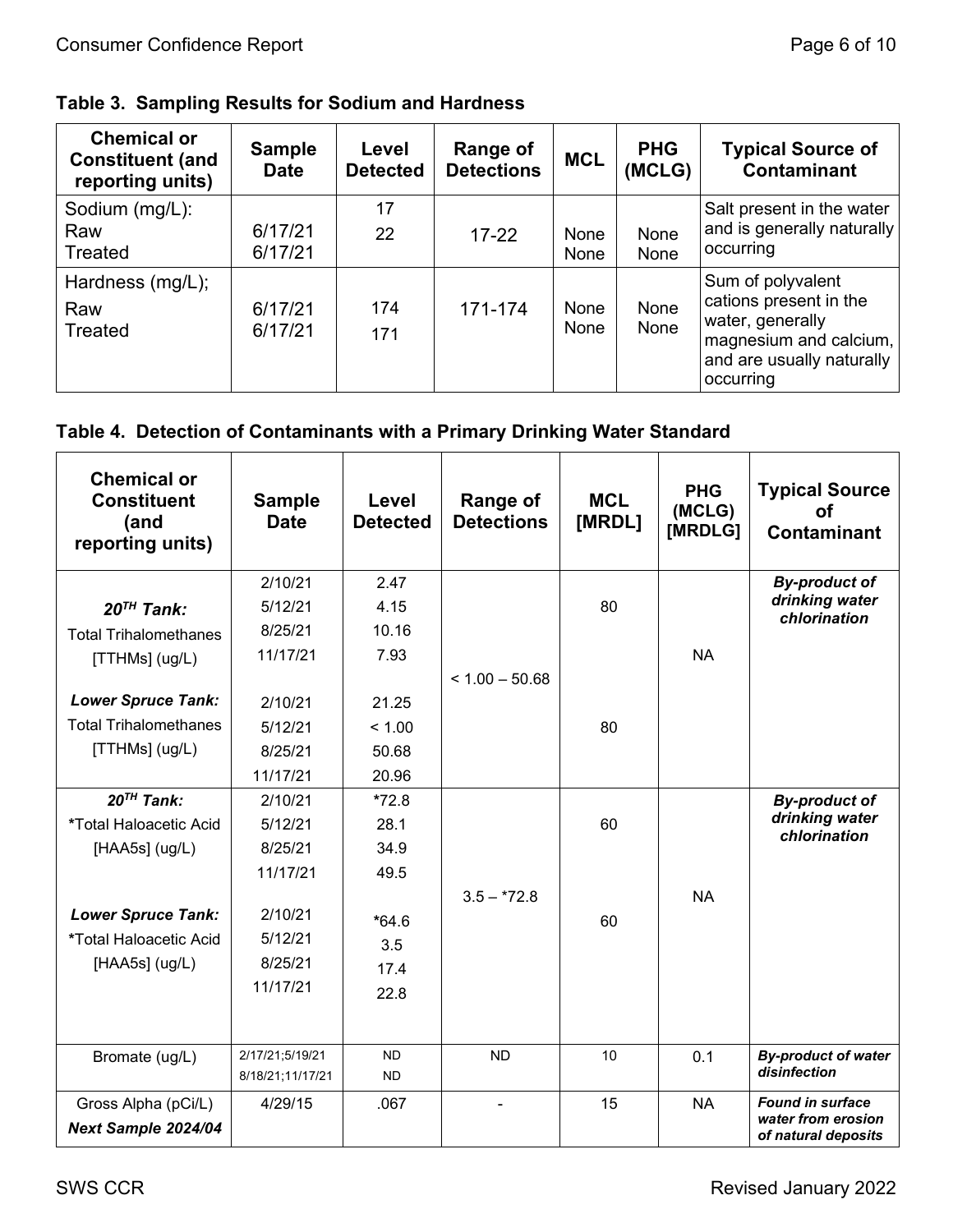| <b>Chemical or</b><br><b>Constituent (and</b><br>reporting units) | <b>Sample</b><br><b>Date</b> | Level<br><b>Detected</b> | <b>Range of</b><br><b>Detections</b> | <b>SMCL</b>      | <b>PHG</b><br>(MCLG) | <b>Typical Source</b><br><b>of</b><br><b>Contaminant</b>       |
|-------------------------------------------------------------------|------------------------------|--------------------------|--------------------------------------|------------------|----------------------|----------------------------------------------------------------|
| Aluminum (ug/L):                                                  |                              |                          |                                      |                  |                      | <b>Generally found in</b>                                      |
| Raw                                                               | 6/17/21                      | 110                      | 50                                   | 1000             | 600                  | ground water and                                               |
| Treated                                                           | 6/17/21                      | $50$                     | 50                                   | 1000             |                      | surface water from<br>erosion of natural<br>deposits, orchards |
| Color (CU):                                                       |                              |                          |                                      |                  |                      | <b>Naturally occurring</b>                                     |
| Raw                                                               | 6/17/21                      | 18                       | <b>ND</b>                            | 15               | <b>NA</b>            | organic materials                                              |
| Treated                                                           | 6/17/21                      | 5.0                      | <b>ND</b>                            | 15               |                      |                                                                |
| Fluoride (mg/L):                                                  |                              |                          |                                      |                  |                      | <b>Generally found in</b>                                      |
| Raw                                                               | 6/17/21                      | 0.14                     | 0.10                                 | $\boldsymbol{2}$ |                      | ground water and                                               |
| <b>Treated</b>                                                    | 6/17/21                      | 0.12                     | 0.10                                 | $\overline{2}$   | 1                    | surface water from                                             |
|                                                                   |                              |                          |                                      |                  |                      | erosion of natural<br>deposits                                 |
| Iron $(ug/L)$ :                                                   |                              |                          |                                      |                  |                      | <b>Generally found in</b>                                      |
| Raw                                                               | 6/17/21                      | 220                      | 100                                  | 300              | <b>NA</b>            | ground water and<br>surface water from                         |
| <b>Treated</b>                                                    | 6/17/21                      | 100                      | 100                                  | 300              |                      | erosion of natural                                             |
|                                                                   |                              |                          |                                      |                  |                      | deposits                                                       |
| Odor (T.O.N.)                                                     |                              |                          |                                      |                  |                      | <b>Substances that form</b>                                    |
| Raw                                                               | 6/17/21                      | 54                       | 1                                    | $\mathbf{3}$     | <b>NA</b>            | ions when in water,<br>seawater influence                      |
| Treated                                                           | 6/17/21                      | 1.0                      | 1                                    | 3                |                      |                                                                |
| Sulfate (mg/L):                                                   |                              |                          |                                      |                  |                      | <b>Runoff/leaching from</b>                                    |
| Raw                                                               | 6/17/21                      | 5.2                      | 0.5                                  |                  | <b>NA</b>            | natural deposits,<br>industrial waste                          |
| Treated                                                           | 6/17/21                      | 5.1                      | 0.5                                  |                  |                      |                                                                |
| Arsenic (ug/L):                                                   |                              |                          |                                      |                  |                      | <b>Generally found in</b>                                      |
| Raw                                                               | 6/17/21                      | 3.6                      | 2.0                                  | 10               | $4$ (ng/L)           | ground and surface<br>water from erosion of                    |
| Treated                                                           | 6/17/21                      | 2.0                      | 2.0                                  | 10               |                      | natural deposits,                                              |
|                                                                   |                              |                          |                                      |                  |                      | agricultural runoff                                            |
| Mercury (ug/L):                                                   |                              |                          |                                      |                  |                      | historical mining                                              |
| Raw                                                               | 6/17/21                      | 1.0                      | 1.0                                  | 2.0              | 1.2                  | operations for                                                 |
| <b>Treated</b>                                                    | 6/17/21                      | 1.0                      | 1.0                                  | 2.0              |                      | mercury and for gold                                           |
|                                                                   |                              |                          |                                      |                  |                      |                                                                |

# **Table 5. Detection of Contaminants with a Secondary Drinking Water Standard**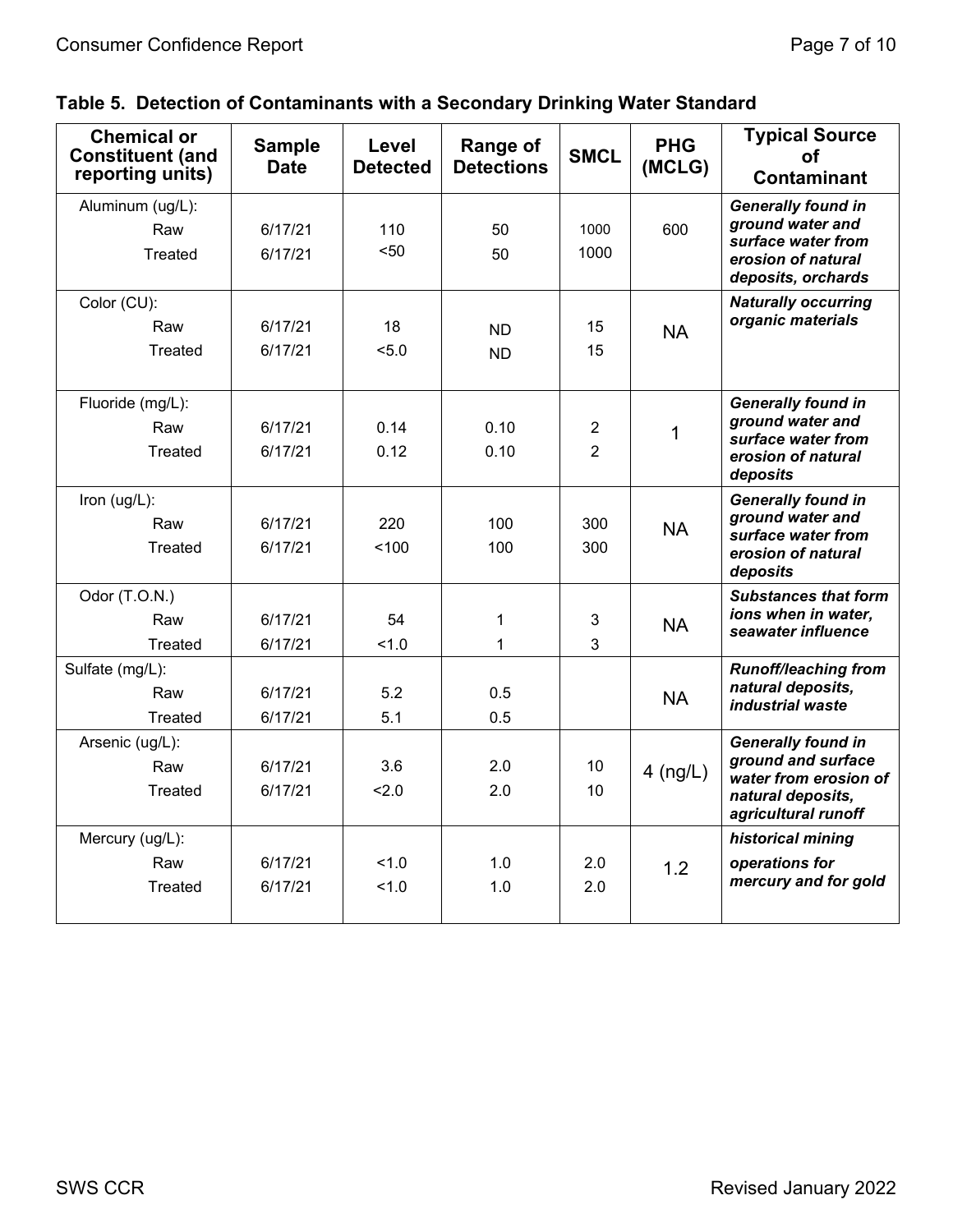|  |  | <b>Table 6. Detection of Unregulated Contaminants</b> |  |
|--|--|-------------------------------------------------------|--|
|--|--|-------------------------------------------------------|--|

| <b>Chemical or</b><br><b>Constituent (and</b><br>reporting units) | <b>Sample</b><br><b>Date</b> | Level<br><b>Detected</b> | Range of<br><b>Detections</b> | <b>Notification</b><br>Level | <b>Health Effects</b>                                                                                          |
|-------------------------------------------------------------------|------------------------------|--------------------------|-------------------------------|------------------------------|----------------------------------------------------------------------------------------------------------------|
| <b>Boron</b>                                                      | 6/17/21                      | $1.4$ mg/L               | $>1.0$ mg/L                   | Tier 3 Level<br>(CCR)        | <b>Boron exposures</b><br>resulted in decreased<br>fetal weight<br>(developmental effects)<br>in newborn rats. |

## **Additional General Information on Drinking Water**

Drinking water, including bottled water, may reasonably be expected to contain at least small amounts of some contaminants. The presence of contaminants does not necessarily indicate that the water poses a health risk. More information about contaminants and potential health effects can be obtained by calling the U.S. EPA's Safe Drinking Water Hotline (1-800-426-4791).

Some people may be more vulnerable to contaminants in drinking water than the general population. Immuno-compromised persons such as persons with cancer undergoing chemotherapy, persons who have undergone organ transplants, people with HIV/AIDS or other immune system disorders, some elderly, and infants can be particularly at risk from infections. These people should seek advice about drinking water from their health care providers. U.S. EPA/Centers for Disease Control (CDC) guidelines on appropriate means to lessen the risk of infection by *Cryptosporidium* and other microbial contaminants are available from the Safe Drinking Water Hotline (1-800-426-4791).

Lead - Specific Language: If present, elevated levels of lead can cause serious health problems, especially for pregnant women and young children. Lead in drinking water is primarily from materials and components associated with service lines and home plumbing. The Highlands Water Company is responsible for providing high quality drinking water but cannot control the variety of materials used in plumbing components. When your water has been sitting for several hours, you can minimize the potential for lead exposure by flushing your tap for 30 seconds to 2 minutes before using water for drinking or cooking. [Optional: If you do so, you may wish to collect the flushed water and reuse it for another beneficial purpose, such as watering plants.] If you are concerned about lead in your water, you may wish to have your water tested. Information on lead in drinking water, testing methods, and steps you can take to minimize exposure is available from the Safe Drinking Water Hotline (1-800 426-4791) or at [http://www.epa.gov/lead.](http://www.epa.gov/lead)

Boron - Levels in excess of the unregulated MCL resulted in decreased fetal weight (developmental effects) in newborn rats.

\*HAA5 [Sum of 5 Haloacetic Acids] - Some people who drink water containing haloacetic acids in excess of the MCL over many years may have an increased risk of getting cancer.

Turbidity - Turbidity has no health effects. However, high levels of turbidity can interfere with disinfection and provide a medium for microbial growth. Turbidity may indicate the presence of disease-causing organisms. These organisms include bacteria, viruses, and parasites that can cause symptoms such as nausea, cramps, diarrhea, and associated headaches.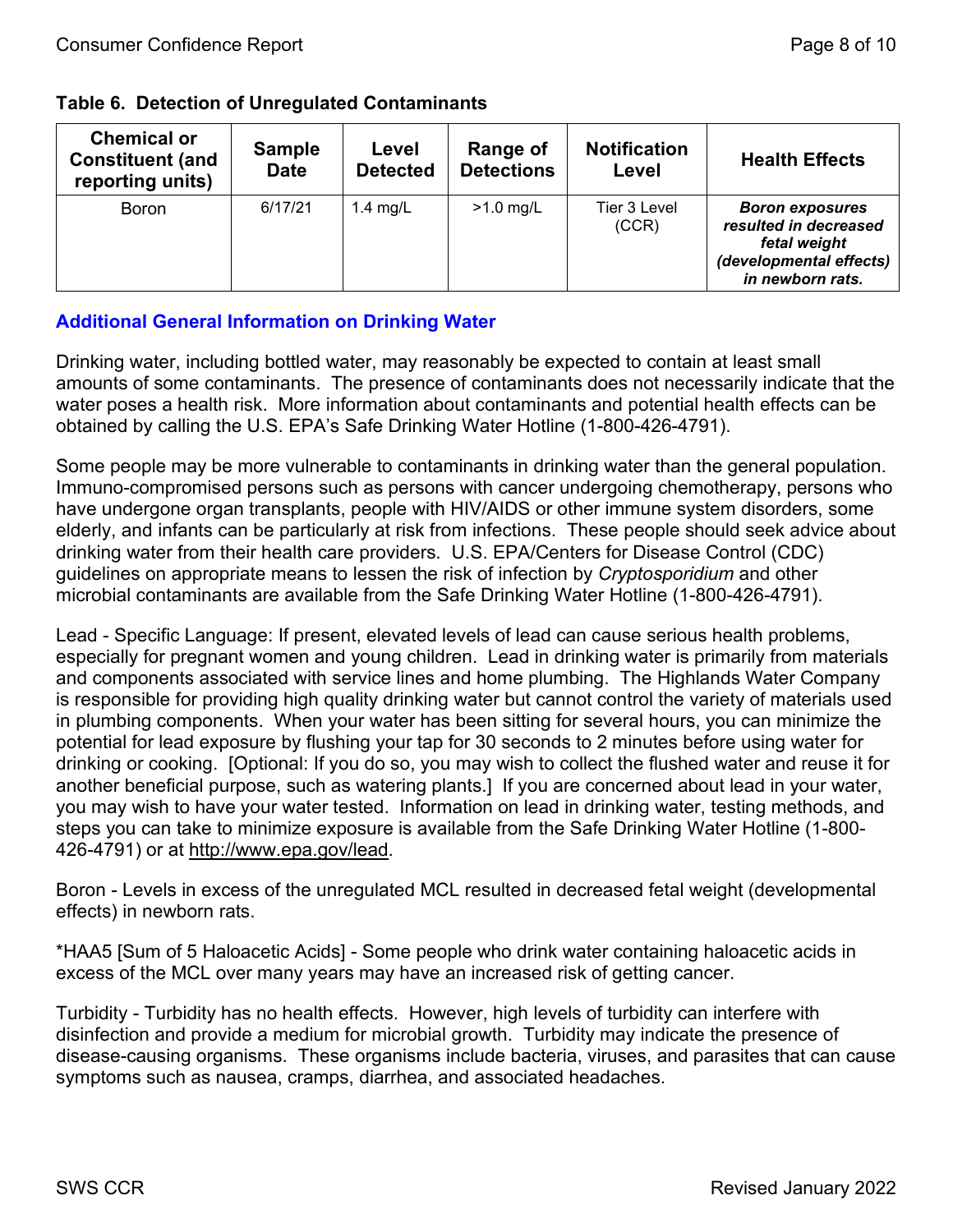## **Summary Information for Violation of a MCL, MRDL, AL, TT, or Monitoring and Reporting Requirement**

### **Table 7. Violation of a MCL, MRDL, AL, TT or Monitoring Reporting Requirement**

| <b>Violation</b> | <b>Explanation</b>        | <b>Duration</b>              | <b>Actions Taken to</b><br><b>Correct Violation</b>         | <b>Health Effects</b><br>Language                                |
|------------------|---------------------------|------------------------------|-------------------------------------------------------------|------------------------------------------------------------------|
| <b>HAA5</b>      | Exceedance of HAA5<br>MCL | 1 <sup>st</sup> Quarter 2021 | l Tank turnover &<br>increased sampling<br>between quarters | Over many years may<br>possibly increase the risk<br>l of cancer |

### **For Systems Providing Surface Water as a Source of Drinking Water**

#### **Table 10. Sampling Results Showing Treatment of Surface Water Sources**

| Treatment Technique (a) (Type of<br>approved filtration technology used)                         | #1 Multi-Media Pressure                                                    |
|--------------------------------------------------------------------------------------------------|----------------------------------------------------------------------------|
| Turbidity Performance Standards (b)<br>(that must be met through the water<br>treatment process) | Turbidity of the filtered water must:                                      |
|                                                                                                  | 1 – Be less than or equal to 0.3 NTU in 95% of<br>Measurements in a Month. |
|                                                                                                  | 2 – Not exceed 0.3 NTU for more than 30 consecutive<br>minutes.            |
|                                                                                                  | 3 – Not exceed 1.0 NTU at any time.                                        |
| Lowest monthly percentage of<br>samples that met Turbidity<br>Performance Standard No. 1.        | 99.4%                                                                      |
| Highest single turbidity<br>measurement during the year                                          | 0.518                                                                      |
| Number of violations of any surface<br>water treatment requirements                              | 0                                                                          |

(a) A required process intended to reduce the level of a contaminant in drinking water.

(b) Turbidity (measured in NTU) is a measurement of the cloudiness of water and is a good indicator of water quality and filtration performance. Turbidity results which meet performance standards are considered to be in compliance with filtration requirements.

## **Summary Information for Violation of a Surface Water TT**

### **Table 11. Violation of Surface Water TT**

| <b>Violation</b> | <b>Explanation</b> | <b>Duration</b> | <b>Actions Taken to</b><br><b>Correct Violation</b> | <b>Health Effects</b><br>Language |
|------------------|--------------------|-----------------|-----------------------------------------------------|-----------------------------------|
| None             | NA                 | NA              | ΝA                                                  | ΝA                                |